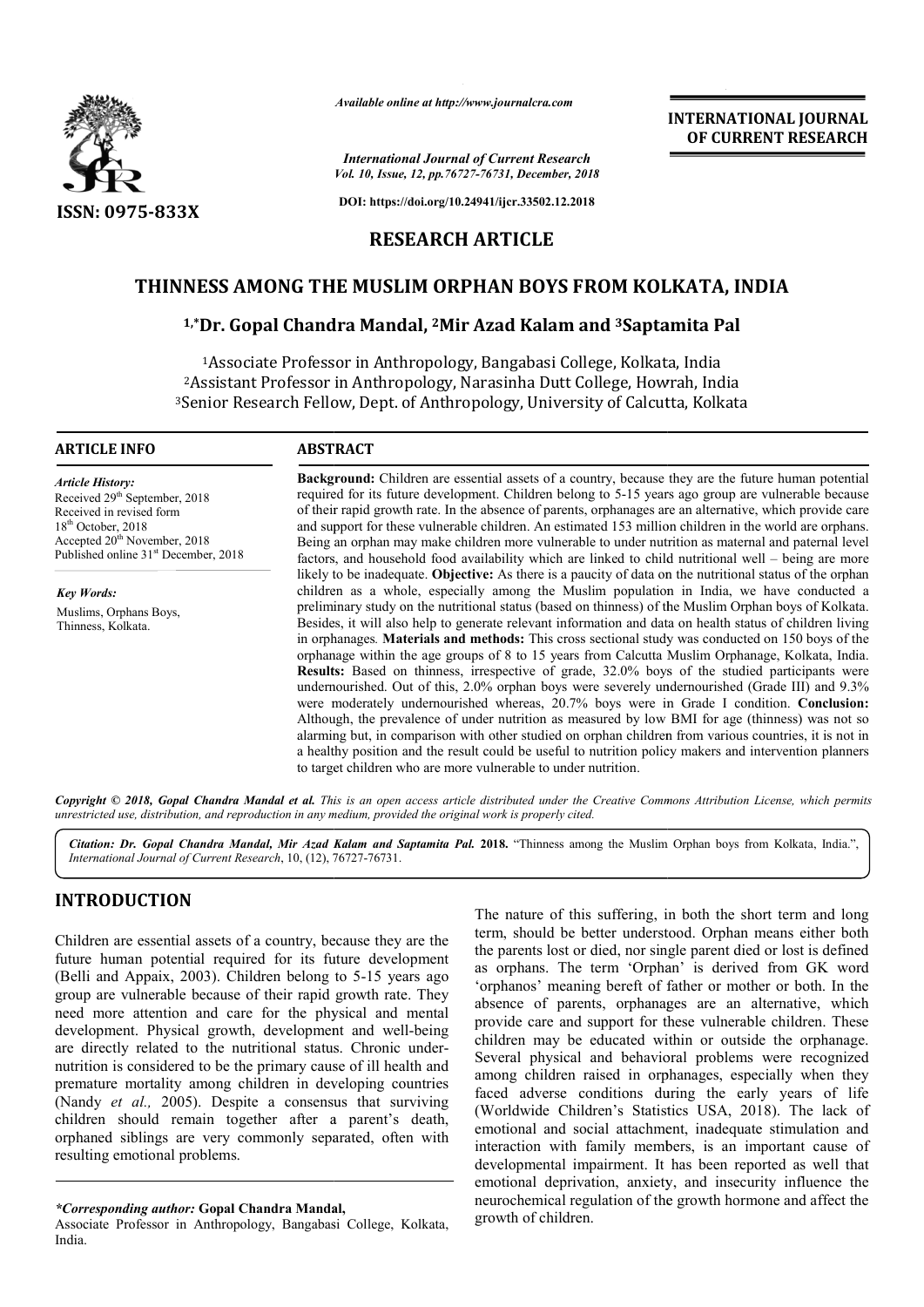Children exposed to socioemotional neglect exhibit growth deficiencies and develop a condition called as psychosocial dwarfism (Johnson, 2000). The psychological implications of orphan-hood and the utility of such mitigating practices as youth counseling and should community education, would be examined, it will also be important to understand the impact on all children of growing up in an environment where so many adults and children are ill and dying. There is an urgent need to understand the circumstances of those who care for children who have been affected by abnormal height-weight relation, to document the availability and limitations of financial and material support to caregivers, and to understand the nature and extent of caregiver burnout and the need for emotional support. The number of children who are left orphaned in the world due to loss of parents has increased in recent years. An estimated 153 million children in the world are orphans (Routray *et al*., 2015) with more than one in seven children orphaned in sub- Saharan Africa (Deters, 2008). Being an orphan may make children more vulnerable to under nutrition (Lindblade, 2003; Iram and Butt, 2006), as maternal and paternal level factors, and household food availability which are linked to child nutritional well – being are more likely to be inadequate (Iram and Butt, 2006). However, studies have reported mixed results about how the nutritional status of orphans compare with their counterpart non – orphans (Al-Adili, 2008; Kimani-Murage, *et al*., 2011). Understanding the disparities in nutritional status and dietary diversity of orphan and non – orphan children could be useful to nutrition policy makers and intervention planners to target children who are more vulnerable to undernutrition and inadequate dietary intake (Ali *et al*., 2018). The study of Ali and others (2018) found that orphanages had better daily meal menus which in most of the cases were well followed. Their data therefore disagree with a study among orphanages in India which reported poor menu planning. Their findings highlight the importance of good menu planning in the achievement of adequate dietary diversity among orphans in orphanages.

Their study (Ali *et al*., 2018) also showed no significant difference in the anthropometric status of orphan and non – orphan children. Orphans were more likely to receive a diversified diet than their counterpart non – orphans. The lack of significant difference in the nutritional status of orphan and non-orphan children in a study is consistent with earlier findings. For instance, the risk of child undernutrition was not significantly different between orphan and non- orphan children in Kenya (Kimani-Murage, *et al*., 2011). There was also no significant difference in nutritional status of orphan and non- orphan Luo children (Zidron *et al*., 2009). Data from China did not also show significant difference in the nutritional status of orphans and non-orphans (He and Ji, 2007). As they find no significant difference in the nutritional statuses of orphan and non- orphan children, efforts aimed at reducing undernutrition among children under 5 years should target both children in orphanages and households with equal importance (Kimani-Murage, *et al*., 2011). Recent research has shown that as many as 200 million children worldwide fail to reach their cognitive and socio emotional potential because of malnutrition, micronutrient deficiency, and lack of stimulation during early childhood (Grantham-McGregor *et al*., 2007). These findings are especially pertinent for Africa, where 15 percent of all orphans, or about 6.5 million children, are under 5 years of age (Hamadani *et al*., 2006). Malnutrition in orphanage children is completely lacking in National surveys. In Malawi, 64 % of orphanage children were stunted compared

with 46 % of the non orphanage children (Lindblade, *et al*., 2003). In Zimbabwe a strong association was found between living in an orphanage and nutritional and health outcomes such as diarrhea, acute respiratory infection, and underweight status among 5-10 year old children. In the same study orphanage children were more wasted (9%) compared to nonorphanage group (2%) (Young and Jaspars, 2006). Wakoli and others (2012) studied to assess the prevalence and associated factors for under nutrition among the beneficiaries of Kenya Cash Transfer Program compared to non-beneficiaries in Korogocho, Nairobi and concluded that. There was improved nutritional status among the beneficiaries compared to nonbeneficiaries. Panpanich and colleagues (1999) studied to compare the nutritional status and health problems of village orphans, non-orphans and orphanage children, and to identify factors associated with under nutrition and found that, the prevalence of under nutrition in orphanage children was 54.8% compared with 33.3% and 30% of village orphans and nonorphans, respectively.

The orphanage children who had been admitted to the orphanages for a longer period were more likely to be stunted and underweight  $(p<0.05)$  than those who had been recently admitted. These findings differ from those of the study in Malawi where children who had been admitted to an orphanage for more than one year were less malnourished than those who had been admitted for a shorter time. It could also imply that nutritional care in the orphanage is less than optimal, resulting in chronic long term malnutrition (Mwaniki and Makokha, 2013). In India, Soudhabi and others (2017) observed in Kasaragod district of Kerala that children residing in orphanage were having weight within normal range but nutritional deficiency signs were present.

#### **Objectives**

According to the United Nations Guidelines for Alternative Care for Children, "it is the role of the state, through its competent authorities, to ensure the supervision of the safety, wellbeing and development of any child placed in alternative care and the regular review of the appropriateness of the care arrangement provided" (Guidelines for the Alternative Care of Children, 2010). There is a paucity of data on the nutritional status of the orphan children as a whole, especially among the **Muslim** population in India. Keeping this in mind, we have conducted a preliminary study on the nutritional status (based on thinness) of the Muslim Orphan boys of Kolkata. Besides, it will also help to generate relevant information and data on health status of children living in orphanages*.* 

### **MATERIALS AND METHODS**

**Study area:** The study was conducted in the Calcutta Muslim Orphanage, Kolkata, West Bengal. It is located within Ward No. 41 under Calcutta Municipal Corporation. This was established in the year 1892. It has two sections, one is boys section and another is girls section. The area is very near to the Mahatma Gandhi Road and Central Avenue crossing.

**The participants:** This cross sectional study was conducted on 150 boys of the orphanage within the age groups of 8 to 15 years (Table 1). These orphanage provides meals for four times to the participants which include morning tea and biscuits, breakfast (puffed rice, potato gravy, or bread and banana), lunch (rice, pulses, vegetables, fish/meat –beef and mutton on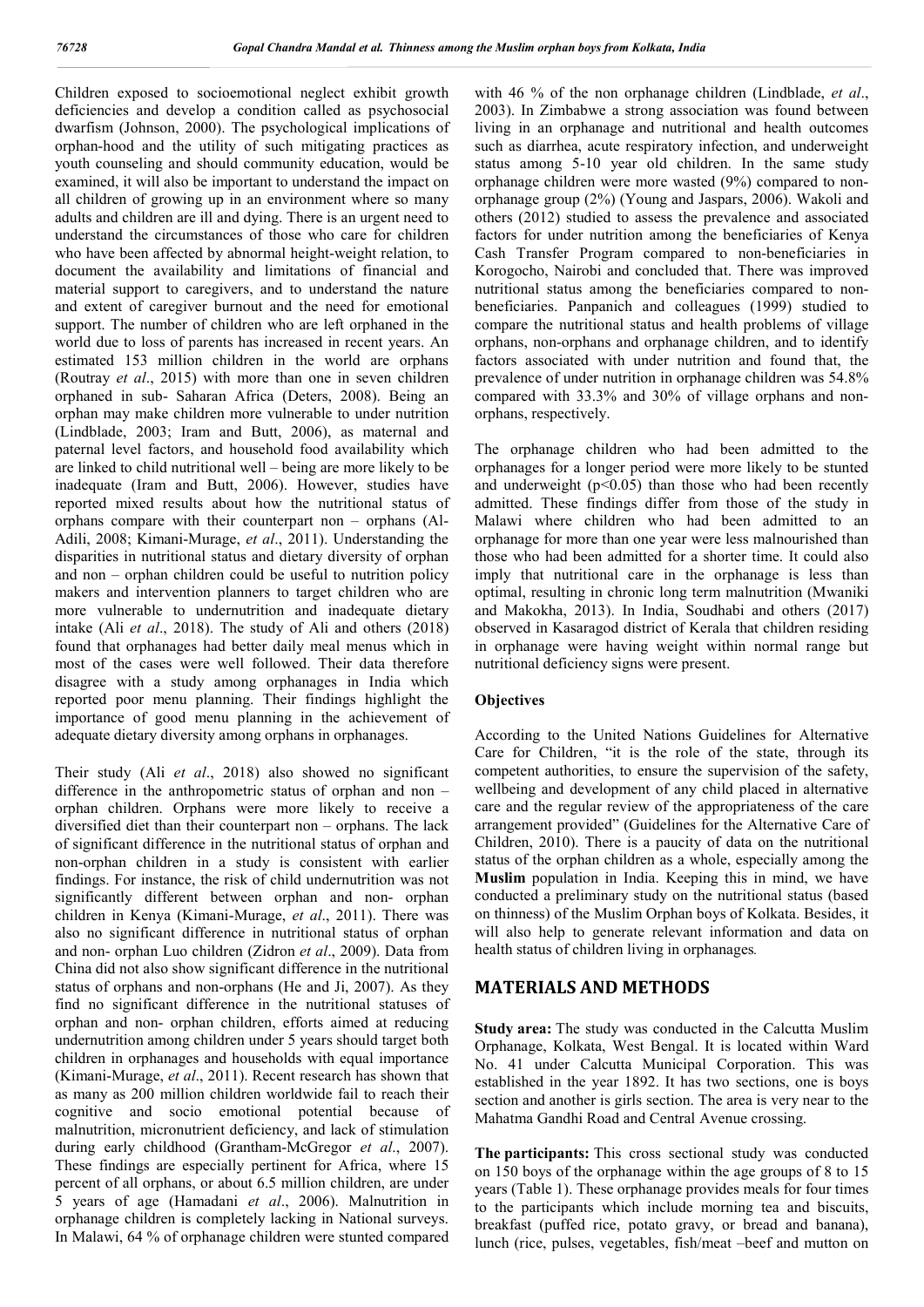Sundays), evening snacks (tea, puffed rice, curry) and dinner (rice, pulses, vegetables, chicken on Tuesdays and Fridays).

**Anthropometric measurements:** Anthropometric measurements such as, height and weight were measured following standard methods (Lohmann *et al*., 1988). Their weight was measured using a standardized ATCO digital weighing balance. The body weight was recorded when the digital display of the body weight became stabilized. For measuring standing height Anthropometer of Martin type was used. The height was recorded to the nearest centimeter.

#### **Nutritional assessment**

The **BMI** was calculated by the following equation:

 Weight in kg BMI = ------------------------------ Height in meter<sup>2</sup>

The thinness (Low BMI for age) of the study participants was estimated considering the age and sex specific standard international cut off (Cole *et al*., 2007) point for boys aged 8 to 15 years.

# **RESULTS**

Table 3 represented the prevalence of thinness among the Muslim orphan boys of Kolkata.

**Table 1. The number of children studied under various ages**

| Age in years | Number $(\% )$ |
|--------------|----------------|
| 8            | 18 (12.0)      |
| 9            | 21(14.0)       |
| 10           | 25(16.7)       |
| 11           | 20(13.3)       |
| 12           | 26 (17.3)      |
| 13           | 14(9.3)        |
| 14           | 12(8.0)        |
| 15           | 14(9.3)        |
| Total        | 150 (100.0)    |

**Table 2. The BMI (kg/m<sup>2</sup> ) Cut-off Points for Thinness Grades III, II and I for 8 - 15 Years old children as proposed by Cole et al. (2007).**

| Age yrs | Grade III | Grade II | Grade I |
|---------|-----------|----------|---------|
| 8.0     | 12.42     | 13.11    | 14.15   |
| 9.0     | 12.50     | 13.24    | 14.35   |
| 10      | 12.66     | 13.45    | 14.64   |
| 11.0    | 12.89     | 13.72    | 14.97   |
| 12.0    | 13.18     | 14.05    | 15.35   |
| 13.0    | 13.59     | 14.48    | 15.84   |
| 14.0    | 14.09     | 15.01    | 16.41   |
| 15.0    | 14.60     | 15.55    | 16.98   |

**Table 3. Prevalence of thinness by Age among the studied Muslim orphan boys of Kolkata**

| Age in |           | Thinness |           |           |           | Grand |
|--------|-----------|----------|-----------|-----------|-----------|-------|
| years  | Grade I   | Grade II | Grade III | Total     |           | total |
| 8      |           |          | 0         | 4(2.7)    | 14 (9.3)  | 18    |
| 9      |           |          | $_{0}$    | 5(3.3)    | 16(10.7)  | 21    |
| 10     |           |          | $\theta$  | 7(4.7)    | 18 (12.0) | 25    |
| 11     |           |          |           | 7(4.7)    | 13 (8.7)  | 20    |
| 12     |           |          | $\theta$  | 13(8.7)   | 13(8.7)   | 26    |
| 13     |           |          |           | 5(3.3)    | 9(6.0)    | 14    |
| 14     |           |          | 0         | 3(2.0)    | 9(6.0)    | 12    |
| 15     |           |          |           | 4(2.7)    | 10(6.7)   | 14    |
| Total  | 31 (20.7) | 14 (9.3) | 3(2.0)    | 48 (32.0) | 102(68.0) | 150   |

From the table it is evident that, as a whole 32.0% of the studied boys were undernourished. Out of this, 2.0% orphan boys were severely undernourished (Grade III) and 9.3% were moderately undernourished whereas, 20.7% boys were in Grade I condition. Coming to the age specific prevalence, the highest rate (8.7%) of thinness was noticed in the age group of 12 years followed by (4.7%) boys of age groups 10 and 11 years. From this table, it is also evident that, 50% studied orphan boys (13) of the age group 12 years were undernourished out of total 26.

## **DISCUSSION**

UNICEF study by Deininger and others (2003) reports that orphans are more likely to be stunted in their growth and less likely to be enrolled in school than children living with both parents. Poor nutrition and limited access to health services put orphans at increased risk of starvation, illness and death. Without nurturing from a loving parent or guardian, children's emotional development may be stunted as well. The foundations of sound physical and mental health are established during the school age (5–14 years) (Best *et al*., 2010). Despite the fact that prevalence of stunting and underweight among children has declined globally since 1990, the overall progress is still inadequate and millions of children remain at risk (de Onis *et al*., 2012; UNICEF-WHO-World Bank Group, 2015). School age children residing in orphanages were considered to be at higher risk of malnutrition compared to children living in households (Johnson, 2000). In a study conducted among the orphanage children aged 5 – 14 years of North Lebanon by El-Kassas and Ziade (2017), it was found that prevalence of stunting was higher in the age group above than 10 years compared to the below 10 years group (16.4% versus 11.3%). In contrast, the overall prevalence of overweight and obesity in the studied sample was 9.2%. The older age group had a higher prevalence of overweight and obesity, compared to the younger age group. A sample of 100 boys in the age group of 10-15 years residing in three different orphanages in the District Budgam, Jammu and Kashmir, India, revealed that 14% of children residing in orphanages were moderately or severely stunted (Vaida, 2013).

With respect to weight for age it was found that according to Indian Academy Paediatrics' classification out of 100 orphans, 84 were normal, 13 had grade-1-malnutrition and 3 had grade-2-malnutrition which reflects that situation is not that bad in these orphanages. Vaida (2013) also commented that, the majority of orphan children having normal nutritional status, with no clear relationship between orphan-hood and the nutritional status of children compared with those who lived with their parents. Whereas, the result of the present study revealed much higher prevalence of undernutrition as measured by thinness (here it is 32.0%), which indicates the severity of undernutrition among the Muslim orphan boys of Kolkata, India. More – or - less similar (Low weight for age - 33.2%) situation is observed among the school going children aged 4-11 years living in orphanage from Dagoretti division of Norobi, Kenya (Elizabeth and Makokha, 2013). The prevalence of malnourished (underweight) children aged under five years in Gondar City, Ethiopia was also closer (27.8%) to the present studied children (Gultie *et al*., 2014). In another recently study done by Toutem and others (2018) among the institutionalized orphanages from Hyderabad, India, depicted the worst picture of undernutrition.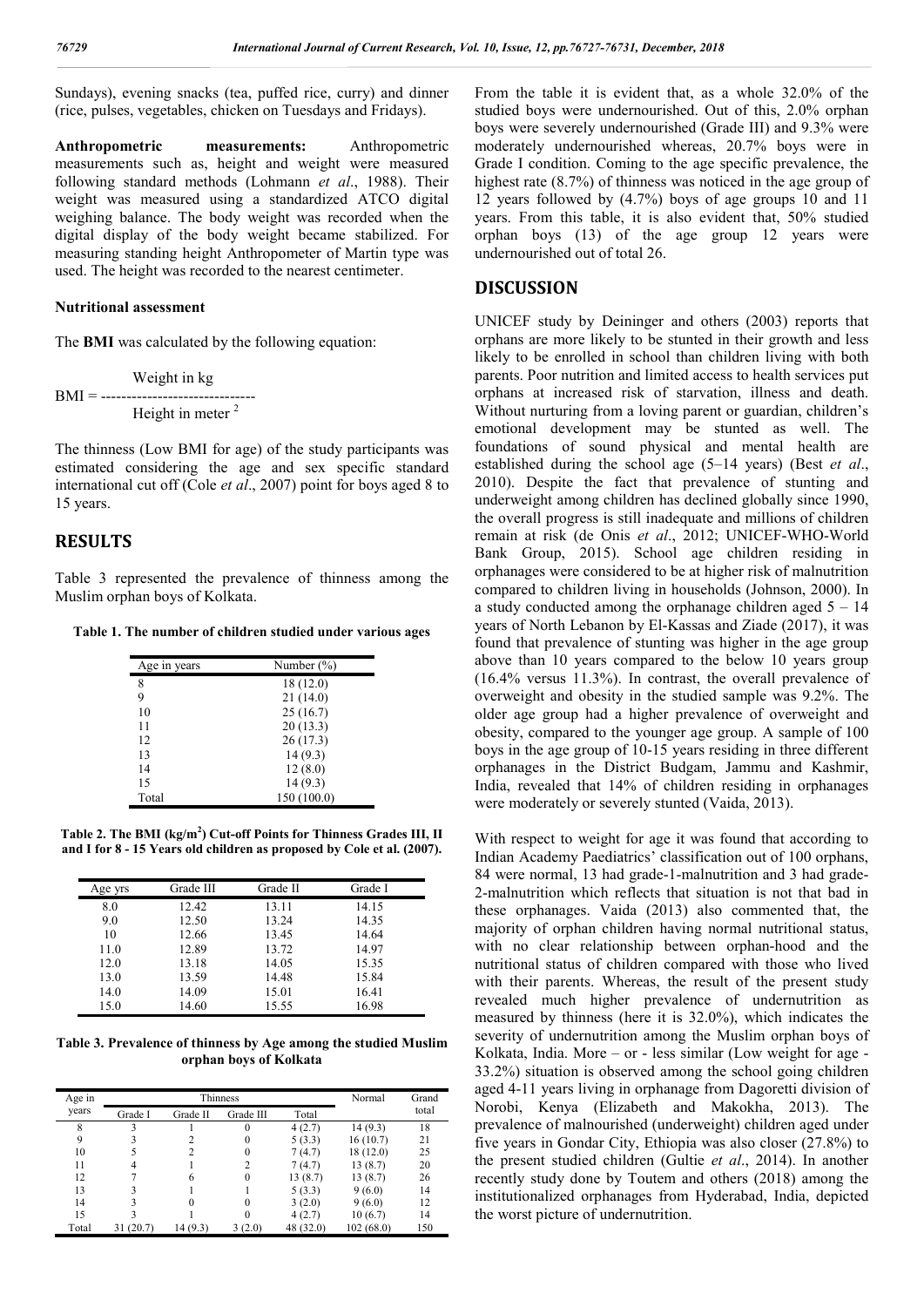The orphan boys aged 10-16 years showed the low BMI for age ( $> 18.5 \text{ kg/m}^2$ ) and that was 80.95%. The poor nutritional status of the children may have an impact on their cognition levels which may worsen their awareness and treatment seeking practices. This presents a unique opportunity to the health professionals for additional research; as well as to design easy to understand messages that would enhance the understanding of disease causation and would go a long way for its prevention (Toutem *et al*., 2018).

#### **Conclusion**

Foods that provide the body with adequate nutrients to support all the functions are associated with good health (Krause and Mahan, 1984). It could therefore be suggested that for those children whose energy intake fell below the recommended, they were at risk of suffering from nutritional deficiencies. The children who did not meet the energy requirements possibly were given small amount of food. They could also have been the children who only took two out of the possible three main meals of the day. Although, the prevalence of undernutrition as measured by low BMI for age (thinness) in the present study was not so alarming but, in comparison with other studied on orphan children from various countries, it is not in a healthy position and the result could be useful to nutrition policy makers and intervention planners to target children who are more vulnerable to undernutrition.

#### **Acknowledgement**

We are thankful to the authority and the members of Calcutta Muslim Orphanage, Kolkata, and the participants for their kind cooperation and support.

#### **Conflict of interest**: None

# **REFERENCES**

- Ali Z., Abu N., Ankamah I A., Gyinde E A., Seidu A S. and Abizari A R. 2018. Nutritional status and dietary diversity of orphan and non – orphan children under five years: a comparative study in the Brong Ahafo region of Ghana. *BMC Nutrition*, 4:32
- Al-Adili N., Shaheen M., Bergstrom S., Johansson A. 2008. Survival, family conditions and nutritional status of motherless orphans in the West Bank, Palestine. *Scand J Public Health*, 36(3):292–7.
- Belli P. and Appaix O. 2003. *The Economic Benefits of Investing in Child Health*, World Bank, Washington, DC,USA,
- Best C., Neufingerl N., Van Geel L., Van Den Briel T. and Osendarp S. 2010., "The nutritional status of school-aged children: why should we care?" *Food and Nutrition Bulletin*, vol. 31, no. 3, pp.400–417,
- Cole, TJ., Flegal, KM., Nicolas D., Jackson AA. 2007. British Medical Journal, July 28 : 335 (7612):194.
- De Onis M, Bl¨ossner M and Borghi E. 2012. "Prevalence and trends of stunting among pre-school children, 1990–2020," *Public Health Nutrition*, vol. 15, no. 1, pp. 142–148.
- Deters L. 2008. Orphans and vulnerable children in Ghana a contextual analysis: ECCD stakeholders adapting the safety net: Master of Arts in International Educational Development at Teachers College, Columbia University, p. 1–21.
- El-Kassas G. and Ziade F. 2017. The Dual Burden of Malnutrition and Associated Dietary and Lifestyle Habits among Lebanese School Age Children Living in Orphanages in North Lebanon. *Journal of Nutrition and Metabolism,* Volume 2017.( https://doi.org/ 10.1155/ 2017/4863431).
- Grantham-McGregor S., Cheung YB., Cueto S., Glewwe P., Richter L. et al. 2007. Development Potential in the first five years for children in developing countries. *Lancet* 369: 60-70.
- Guidelines for the Alternative Care of Children," 2010. The United Nations General Assembly in its resolution A/RES/64/142. http://www.unicef.org/protection/ alternative care Guidelines-English.pdf.
- Gultie T., Sisay E. and Sebsibie G. 2014. Nutritional Status and Associated Factors among Orphan Children below the Age of Five Years in Gondar City, Ethiopia. *Journal of Food and Nutrition Sciences.* Vol. 2, No. 4, pp. 179-184.
- Hamadani J., Huda S., Khatun F., Grantham-McGregor SM. 2006. Psychosocial stimulation improves the development of undernourished children. *J Nutri,* 136: 2645-2652.
- He Z and Ji C. 2007. Nutritional status, psychological wellbeing and the quality of life of AIDS orphans in rural Henan Province, China. *Trop Med Int Health*, 12  $(10):1180-90.$
- Iram U Butt MS. 2006. Understanding the health and nutritional status of children in Pakistan: a study of the interaction of socioeconomic and environmental factors. *Int J Soc Econ*, 33 (2):111–31.
- Johnson D. 2000. "Medical and developmental sequelae of early childhood institutionalization in Eastern European adoptees," in *The Effects of Early Adversity on Neurobehavioral Development.*
- *Minnesota Symposium on Child Psychology*, C. Nelson, Ed., p. 345, Lawrence Erlbaum Associates Publishers,Mahwah, NJ, USA.
- Kimani-Murage EW., Holding PA., Fotso JC., Ezeh AC., Madise NJ., Kahurani EN., Zulu EM. 2011. Food security and nutritional outcomes among urban poor orphans in Nairobi, Kenya. *J Urban Health*, 88 (2):282–97.
- Krause M. and Mahan L. 1984. Food nutrition and diet therapy. Saunders Company, London.
- Lindblade KA., Odhiambo F., Rosen DH., DeCock KM. 2003. Health and nutritional status of orphans< 6 years old cared for by relatives in western Kenya. *Tropical Med Int Health*, 8 (1):67–72.
- Lohman, T G., Roche AF. and Martorell R. 1988. Anthropometric Standardization Reference Manual. Chicago : Human Kinetics Books.
- Mwaniki EW., Makokha AN. 2013. Nutrition Status of Children in Orphanages in Selected Primary Schools within Dagoretti Division Nairobi, Kenya. *J Nutr Food Sci*, 4: 248.
- Nandy S., Irving M., Gordon D. et al. 2005. Poverty, child undernutrition and morbidity: new evidence from India. *Bull World Health Organ*, 83 (3): 210‐6.
- Panpanich R., Brabin B., Gonani A. and Graham S. 1999. Are orphans at increased risk of malnutrition in Malawi? Orphan: India; https://miraclefoundationindia.in (Accessed on 08.12.2018).
- Routray S., Meher BK., Tripathy R., Parida SN., Mahilary N., Pradhan DD. 2015. Growth and development among children living in orphanages of Odisha, an eastern Indian state. IOSR *J Dental Med Sci,* 14(4):38–41.